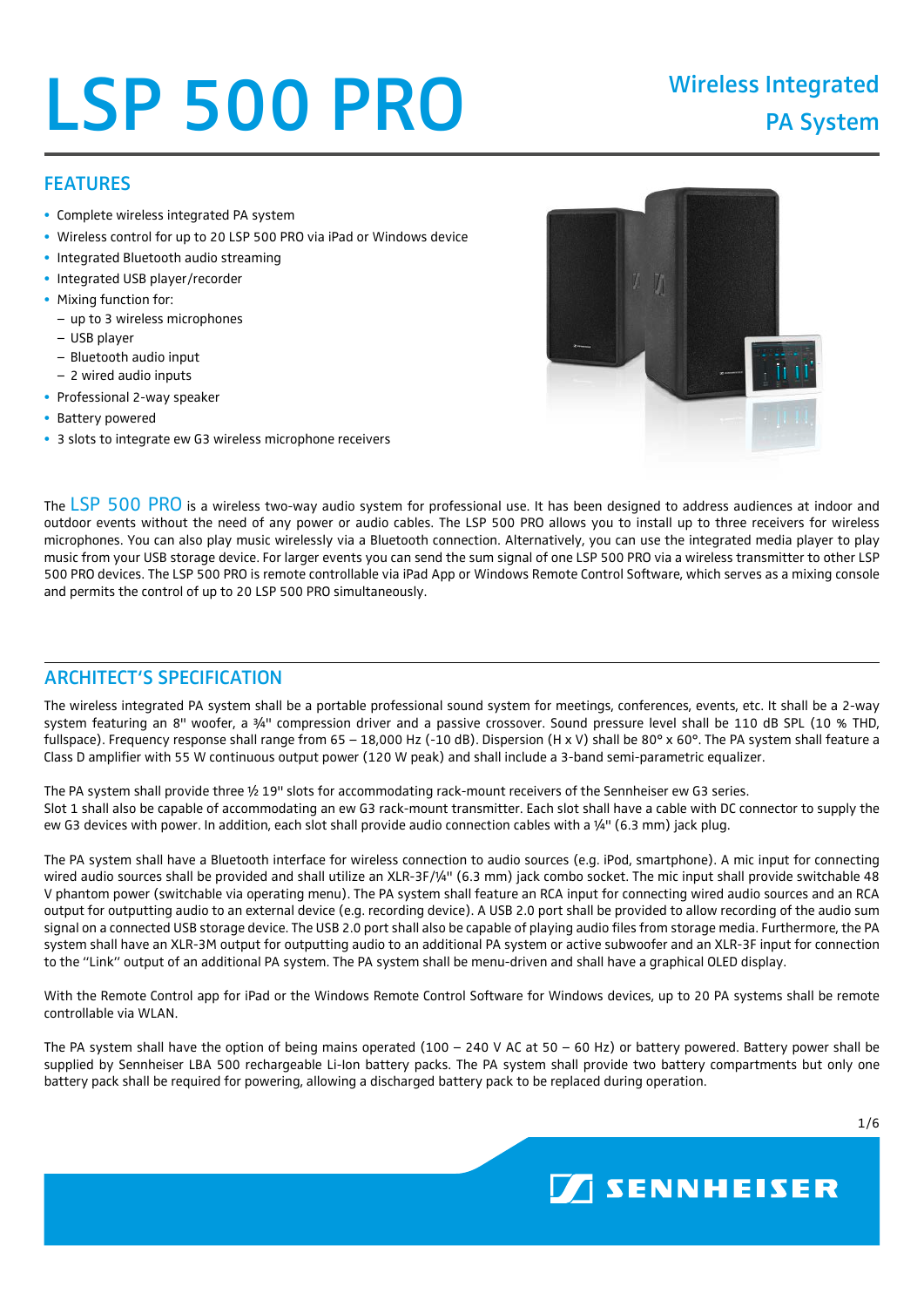### **Architect's Specification continued**

Battery voltage shall be 14.4 V, nominal charge shall be 4.4 Ah. Operating time shall be approximately 6 hours, charging time shall be approx. 5 hours.

The PA system shall have a rugged plywood housing with polyurethane coating. The bottom of the housing shall provide a 36 mm (1.42") pole mount with 13.5° tilt option (adjustable in 4.5° steps). Dimensions shall be 290 x 550 x 320 mm (11.42" x 21.65" x 12.60"). Weight (with battery packs, without ew G3 devices) shall be approximately 13.6 kg (30.0 lbs.). Operating temperature shall range from 0 °C to +50 °C (+32 °F to +122 °F). The wireless integrated PA system shall be the Sennheiser LSP 500 PRO.

#### **Remote Control app for iPad and Windows Remote Control Software**

The software shall be designed to convert an iPad with iOS 6.0 or later or a Windows device with Windows 7 or 8 desktop version into a mobile mixing console for the LSP 500 PRO. When the iPad or Windows device and the LSP 500 PRO are connected to an existing wireless network, the software shall allow the user to configure and control all functions and inputs of the LSP 500 PRO and to simultaneously remote control up to 20 LSP 500 PRO directly from the device. When an LSP 500 PRO is used in conjunction with Sennheiser ew 300/500 G3 receivers, the software shall provide information on the battery and mute status of the associated ew G3 transmitters. The software shall be the Sennheiser Remote Control app for iPad or Windows Remote Control Software for Windows devices.

#### **LAP 500 protective cover**

The rugged, heavy-duty and weatherproof cover shall be designed to protect the LSP 500 PRO from wear and tear and shall make it suitable for outdoor use. The cover shall be made from lightweight nylon and shall include an extra padding for additional protection during transport. The front of the cover shall be acoustically transparent; openings for easy access to the operating elements of the LSP 500 PRO shall be provided at the cover's back. The protective cover shall be the Sennheiser LAP 500.

## **LAS 500 slip cover**

The slip cover for the LSP 500 PRO shall be made from white stretch fabric. It shall be acoustically transparent to allow the full sound spectrum of the LSP 500 PRO to pass through. The slip cover shall be the Sennheiser LAS 500.

#### **LAB 500 trolley bag**

The padded, heavy-duty trolley bag shall be designed for optimum protection and convenient transport of the LSP 500 PRO. A telescopic handle shall be provided for easy maneuvering and additional pockets on the outside of the bag shall allow for easy organization of accessories. The trolley bag shall be the Sennheiser LAB 500.

#### **LAH 500 speaker clamp**

The heavy-duty speaker clamp shall be designed for stationarily mounting the LSP 500 PRO. It shall have different holes to attach standard brackets and spigots (not included in the delivery). The speaker clamp shall be the Sennheiser LAH 500.

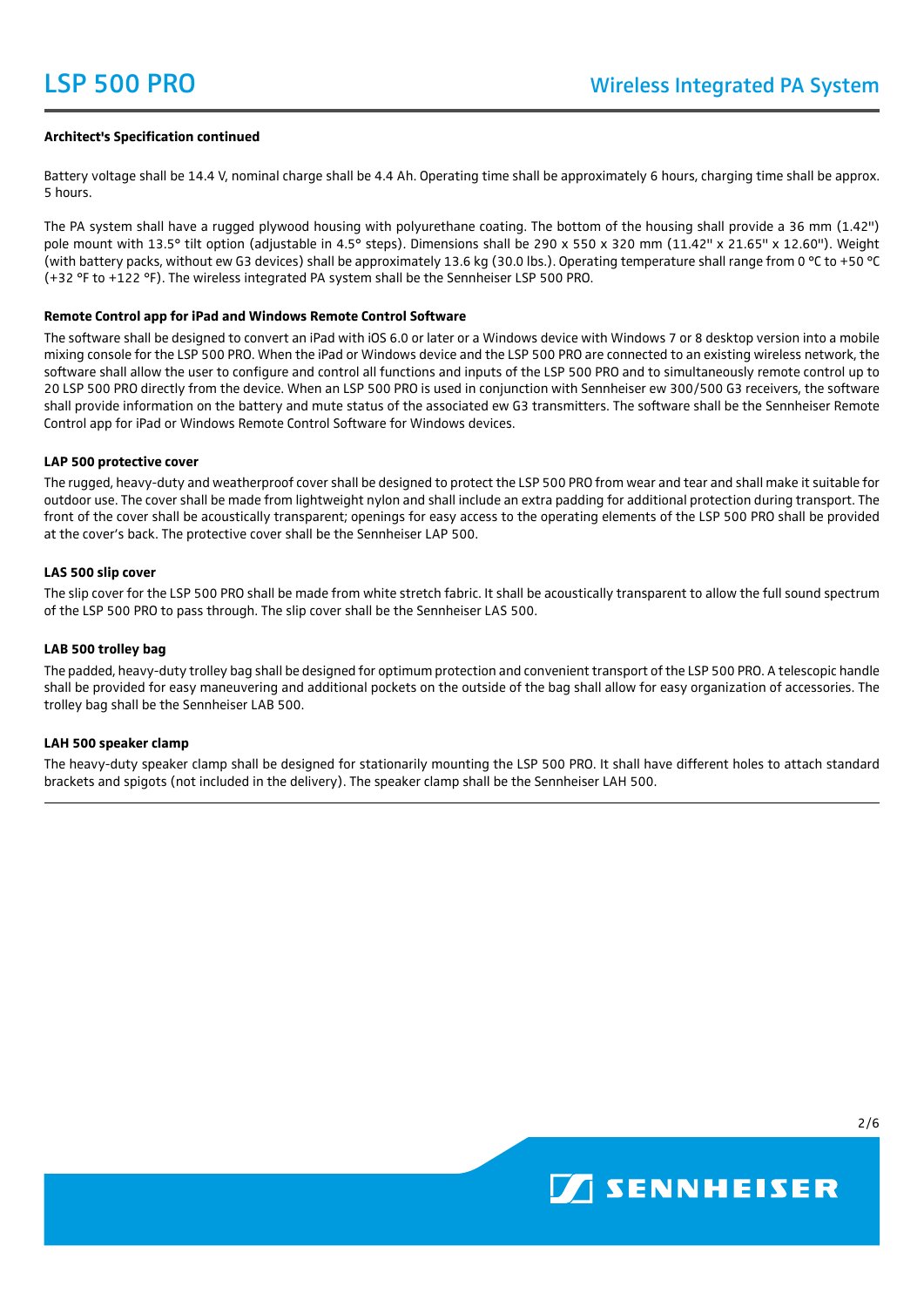# SPECIFICATIONS

#### **Housing**

Dimensions  $(W \times H \times D)$  290 x 550 x 320 mm

Weight (without wireless receivers, with battery packs) Color black

#### **Acoustics**

Drivers ∙ woofer ∙ tweeter Dispersion (h x v)  $80^\circ \times 60^\circ$  (-6 dB)

#### **Sound processing**

Amplifier Class D

#### **Connectivity**

MIC input

AUX IN input LINE OUT output LINK IN input LINK OUT output USB port

(11.42" x 21.65" x 12.60") Housing material crosswise glued plywood, polyurethane coating Front Design acoustic foam, black Bottom plate impact protection plastic shield with rubber feet Handle **integrated plastic coated carry** handle Pole mount 36 mm (1.42"), angle adjustable up to +/-13.5° in steps of 4.5° approx. 13.6 kg (30 lb.) Acoustic design 2-way system, closed box

8" ¾" compression driver Sound pressure level max. 110 dB SPL (fullspace) Frequency response 65 Hz to 18 kHz (-10 dB)

design

Output power 55 W continuous, 120 W peak Equalizer semi-parametric, 3-band

| $XLR-3F/1/4"$ (6.3 mm) jack<br>combo socket, switchable<br>phantom power 48 V |  |
|-------------------------------------------------------------------------------|--|
| RCA steren snrket                                                             |  |
| RCA steren snrket                                                             |  |
| $XIR-3F$                                                                      |  |
| XLR-3M                                                                        |  |
| USB 2 0                                                                       |  |

USB file formats ∙ playback ∙ recordings Bluetooth interface A2DP with aptX® WLAN interface IEEE 802.11b/g Encyption WPA2

## **Slot 1/2/3**

Optional: **Slot 1**

#### **Power supply**

Mains voltage / mains frequency Battery voltage / nominal charge

## **Temperature**

#### **Relative air humidity**

mp3, wav, aac, flac wav

for receiver **EXECO EXECO CONNECT** DC connector: hollow jack plug (pin 1.7 mm, sleeve 5.5 mm) output connector ¼" (6.3 mm) plug,

data connector: RJ-45

for transmitter The Connector: hollow jack plug (pin 1.7 mm, sleeve 5.5 mm) input connector ¼" (6.3 mm) plug

100 to 240 V~, 50/60 Hz

Battery packs 2x Sennheiser LBA 500, Li-Ion 14.4 V / 4.4 Ah

Operating time approx. 6 h speech (approx. 3 h per battery pack) Charging time approx. 5 h (approx. 2.5 h per battery pack)

Operation 0 °C to 50 °C (32 °F to 122 °F) Storage 20 °C to 70 °C (-4 °F to 158 °F)

Operation 10 to 80 % Storage 10 to 90 %



# LSP 500 PRO Wireless Integrated PA System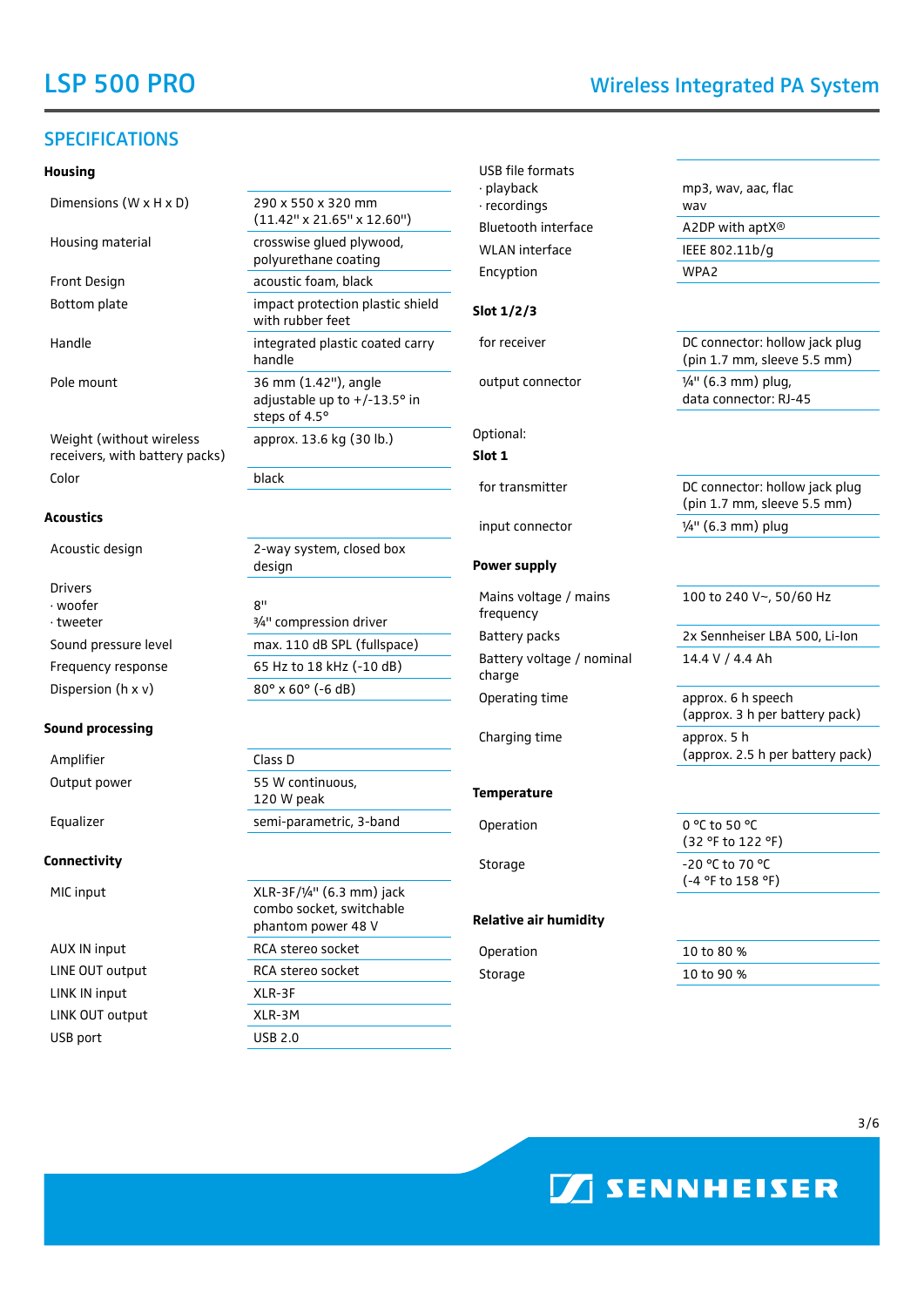# DIMENSIONS



**SENNHEISER**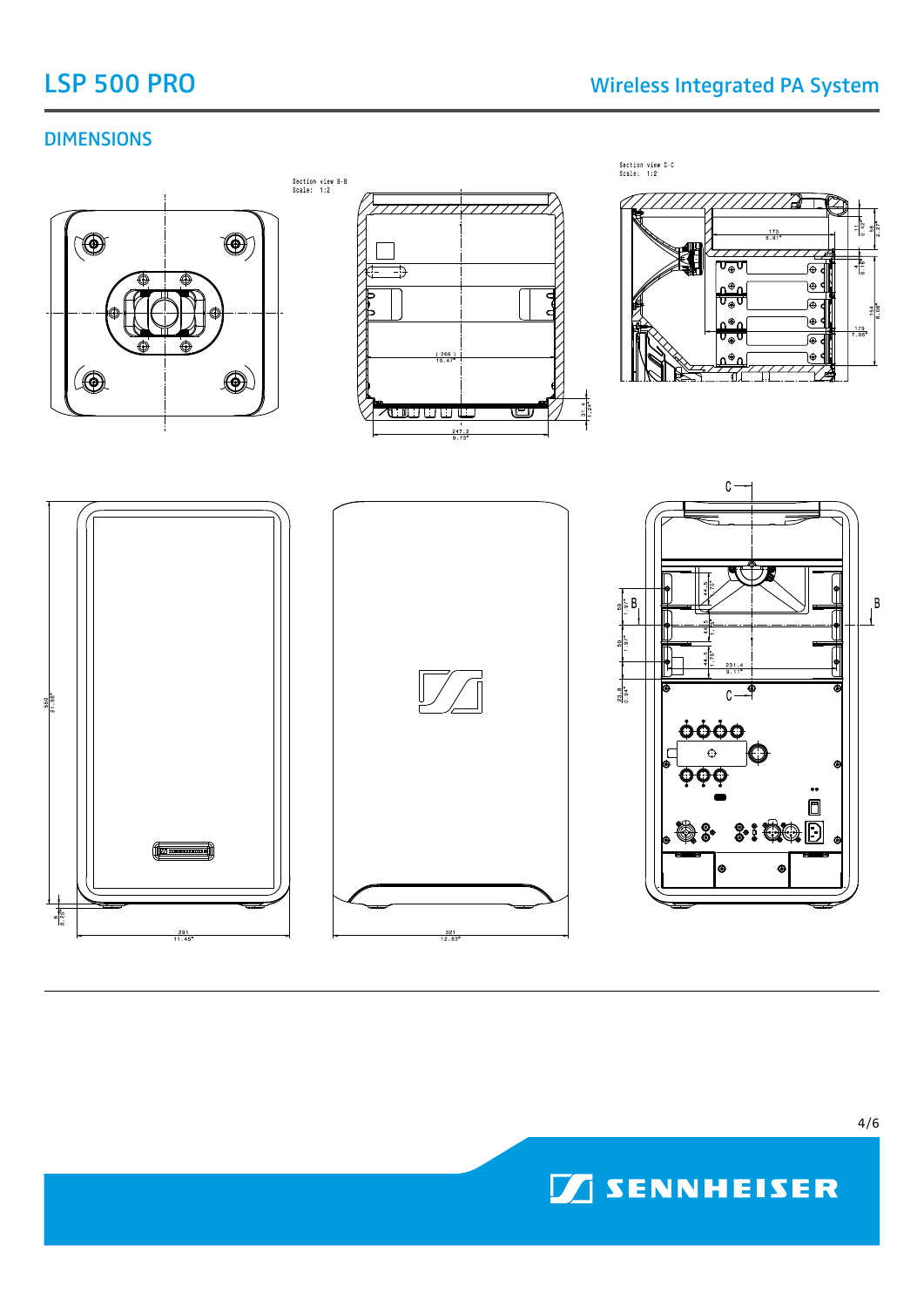# **ACCESSORIES**



#### **Remote Control app for iPad**

Sennheiser's remote control app for the LSP 500 PRO professional wireless PA system turns the iPad into a mobile mixing console. You only need to connect the iPad and the Sennheiser LSP 500 PRO with an existing wireless network and you can start operating your LSP 500 PRO directly from the iPad. The app allows to configure all functions and inputs of the LSP 500 PRO. Using Sennheiser evolution wireless receivers for wireless microphones of ew 300/500 G3 series, the iPad app gives information about battery and mute status of the connected wireless microphone transmitters. The functionality of the iPad app includes the control and configuration of up to 20 LSP 500 PRO at the same time. That provides a completely wireless operation of a large sound setup at large events.

#### **Windows Remote Control Software**

The Windows Remote Control Software allows the control of up to 20 LSP 500 PROs wirelessly with Windows devices. The software is available via download from the Sennheiser web page and can be easily installed on Windows PCs, laptops and tablets running windows 7 or 8 desktop version (Windows RT is not supported).

The Windows Remote Control Software offers the same features and functionality as the iPad Remote Control App. The look and feel is more or less the same. This makes it easy for users who are working with both iPad and Windows devices.



### **Protective cover**

The LAP 500 protective cover protects your LSP 500 PRO from wear and tear. The rugged, heavyduty and weatherproof protective cover is made from lightweight nylon, which protects the LSP 500 PRO and also makes it suitable for outdoor use. An extra padding provides additional protection during transport. The front of the protective cover is acoustically transparent. For easy access to the operating elements of the LSP 500 PRO, the protective cover has openings at the back.



The lightweight slip cover is made from white stretch material and gives your LSP 500 PRO an unobtrusive look, so the audience can focus on the actual event and the attention is not drawn on the sound system. The acoustically transparent material of the cover allows the full sound spectrum of the LSP 500 PRO to pass through.



#### **Trolley bag**

The heavy-duty trolley bag has been designed for protection and convenient transport of the LSP 500 PRO. The padded and robust trolley bag with a telescopic handle keeps the LSP 500 PRO safe during transport and allows comfortable handling. The black trolley bag with the white embroidered Sennheiser logo has extra pockets on the outside for stowing further accessories.